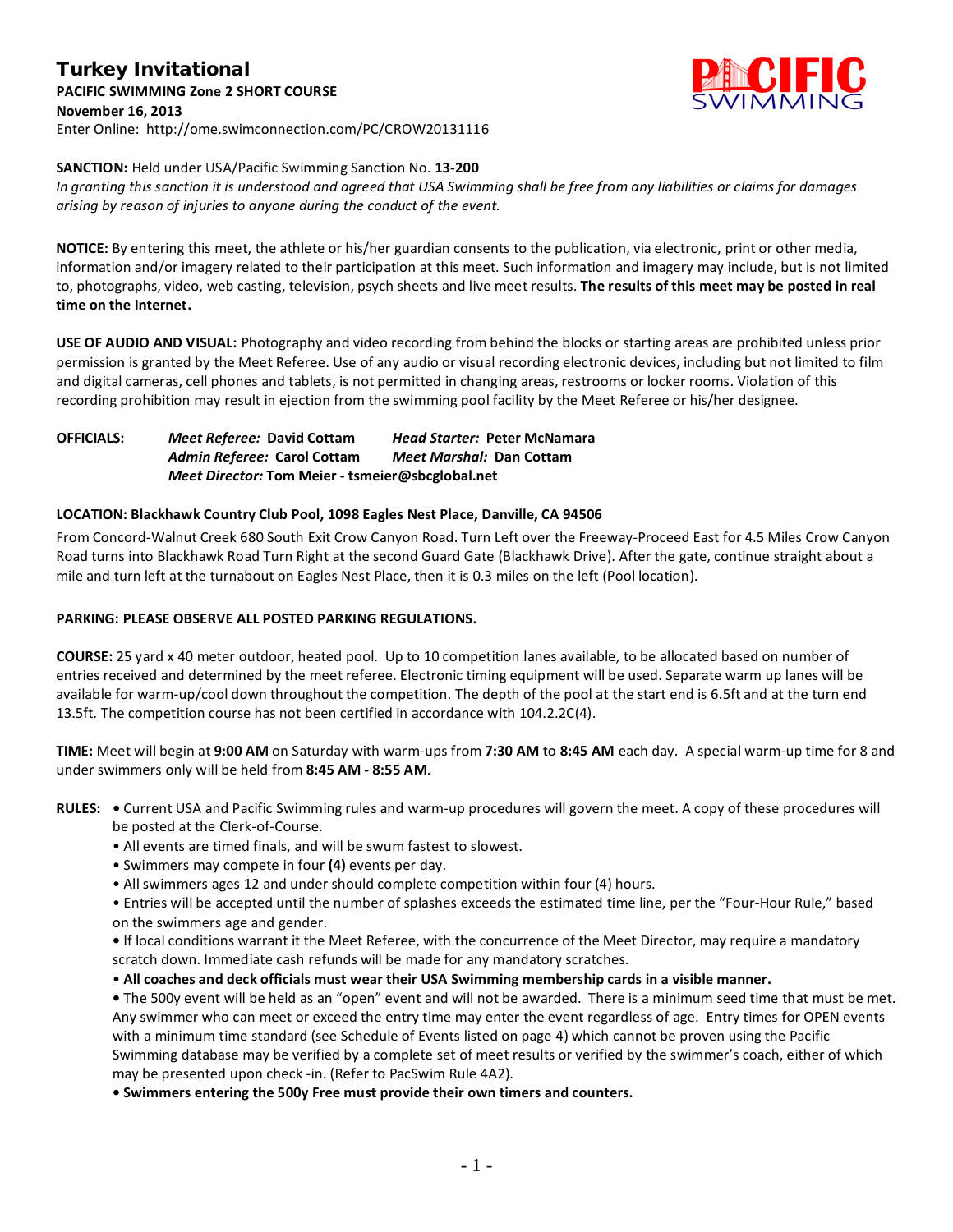**UNACCOMPANIED SWIMMERS:** Any USA-S athlete-member competing at the meet must be accompanied by a USA Swimming member-coach for the purposes of athlete supervision during warm-up, competition and warm-down. If a coach-member of the athlete's USA-S Club does not attend the meet to serve in said supervisory capacity, it is the responsibility of the swimmer or the swimmer's legal guardian to arrange for supervision by a USA-S member-coach. The Meet Director or Meet Referee may assist the swimmer in making arrangements for such supervision; however, it is recommended that such arrangements be made in advance of the meet by the athlete's USA-S Club Member-Coach.

**RACING STARTS:** Swimmers must be certified by a USA-S member-coach as being proficient in performing a racing start, or must start the race in the water. It is the responsibility of the swimmer or the swimmer's legal guardian to ensure compliance with this requirement.

**RESTRICTIONS:** • Smoking and the use of other tobacco products is prohibited on the pool deck, in the locker rooms, in spectator

- seating, on standing areas and in all areas used by swimmers, during the meet and during warm-up periods.
	- Sale and use of alcoholic beverages is prohibited in all areas of the meet venue.
	- No glass containers are allowed in the meet venue.
	- No propane heaters are permitted except for snack bar/meet operations.
	- All shelters must be properly secured.
	- NO pets allowed on deck, other than service assistance animals.

• Except where venue facilities require otherwise, changing into or out of swimsuits other than in locker rooms or other designated areas is not appropriate and is strongly discouraged.

**ELIGIBILITY:** • Swimmers must be current members of USA-S and enter their name and registration number on the meet entry card as they are shown on their Registration Card. If this is not done, it may be difficult to match the swimmer with the registration and times database. The meet host will check all swimmer registrations against the SWIMS database and if not found to be registered, the Meet Director shall accept the registration at the meet (a \$10 surcharge will be added to the regular registration fee). Duplicate registrations will be refunded by mail.

- Swimmers must be members of (or associated with) **CROW, RHCC, BHCC, MDD, CSRM, OAKW** swim teams.
- Entries with **"NO TIME" will not be accepted.**

• Entry times submitted for this meet will be checked against a computer database and may be changed in accordance with Pacific Swimming Entry Time Verification Procedures.

- Disabled swimmers are welcome to attend this meet and should contact the Meet Director or Meet Referee regarding and special accommodations on entry times and seeding per Pacific Swimming policy.
- Swimmers 19 years of age and over may compete in the meet for time only, no awards.
- The swimmer's age will be the age of the swimmer on the first day of the meet.

## *\*\*NOTE: Swimmers who falsify their entry form by listing a team to which they are not legitimately associated will be rejected from the meet. Further, entry fees will not be refunded and they may be referred to the Pacific Swimming Review Committee for disciplinary action.*

**ENTRY FEES:** \$2.75 per event plus an \$8.00 participation fee per swimmer. Entries will be rejected if payment is not sent at time of request.

**ONLINE ENTRIES:** To enter online go to http://ome.swimconnection.com/PC/CROW20131116 to receive an immediate entry confirmation. This method requires payment by credit card. Swim Connection LLC charges a processing fee for this service, equal to \$1 per swimmer plus 5% of the total Entry Fees. Please note that the processing fee is a separate fee from the Entry Fees. If you do not wish to pay the processing fee, enter the meet using a mail entry. Entering online is a convenience, is completely voluntary, and is in no way required or expected of a swimmer by Pacific Swimming. Online entries will be accepted through **Wednesday, November 6, 2013, or until the capacity of the meet is met, whichever is first.**

**MAILED OR HAND DELIVERED ENTRIES**: Entries must be on the attached consolidated entry form. Forms must be filled out completely and printed clearly with swimmers best time. Entries must be postmarked by midnight, **Monday November 4, 2013** or hand delivered by **6:30 p.m. Wednesday, November 6, 2013, or until the capacity of the meet is met, whichever is first**. No late entries will be accepted. No refunds will be made, except mandatory scratch downs. Requests for confirmation of receipt of entries should include a self-addressed envelope.

**Make check payable to**: Shark's Swimming **Mail/Hand Deliver entries to**: Tom Meier, 2490 Lunada Lane, Alamo, CA 94507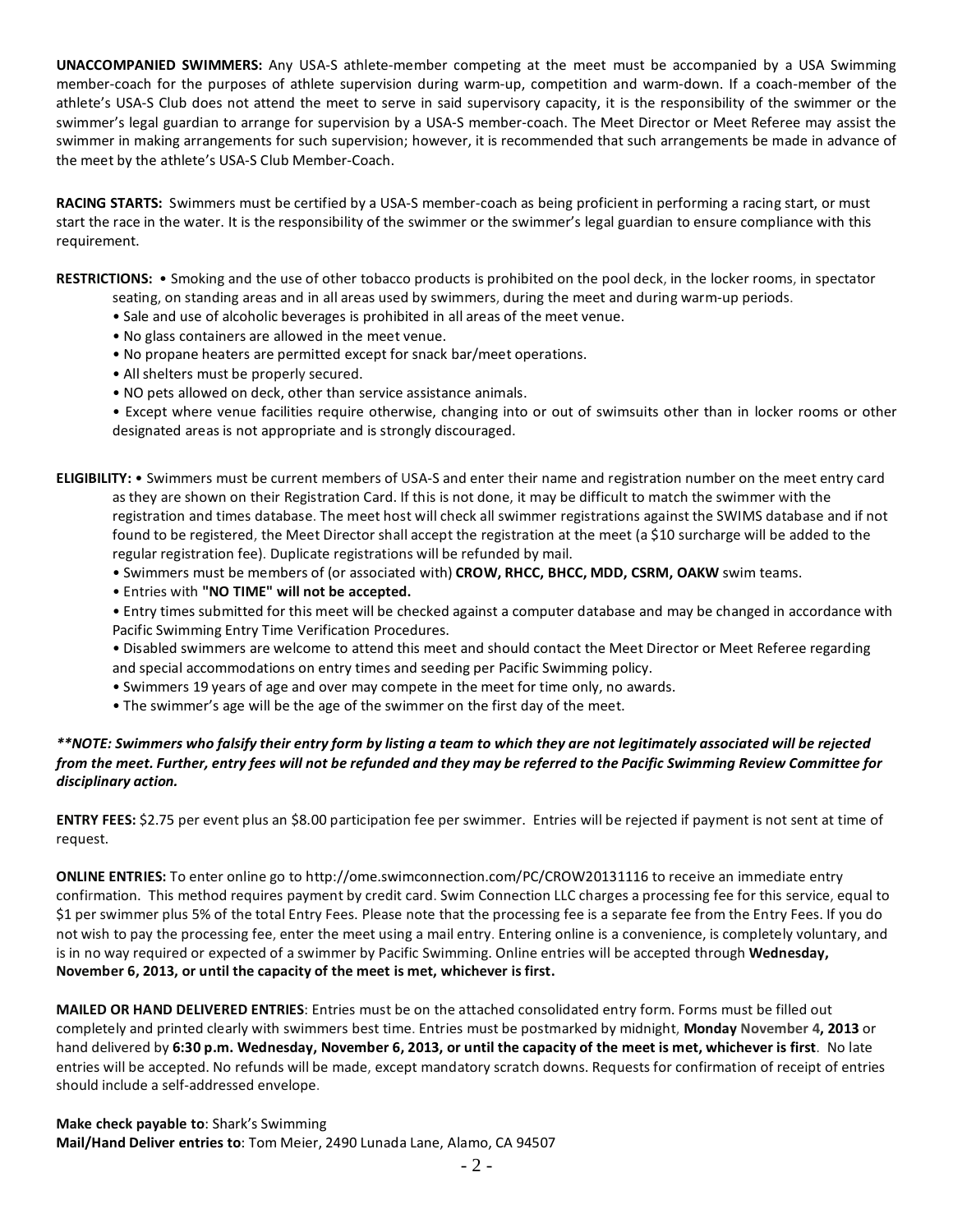**CHECK-IN:** The meet will be pre-seeded.

**SCRATCHES:** Any swimmers not reporting for or competing in an individual timed final event shall not be penalized.

**AWARDS:** None.

**ADMISSION:** Free. Programs will be posted and not available for sale.

**REFRESHMENTS:** A snack bar will be available throughout the competition. Coaches and working deck officials will also be provided lunch. Hospitality will serve refreshments and snacks to timers and volunteers.

**MISCELLANEOUS:** No overnight parking is allowed. Facilities will not be provided after meet hours.

| <b>SATURDAY</b> |           |            |            |  |  |
|-----------------|-----------|------------|------------|--|--|
| 8 & UN          | $9 - 10$  | $11 - 12$  | $13 - 18$  |  |  |
| 50 Free         | 100 Free  | 200 Free   | 200 Free   |  |  |
| 25 Back         | 50 Back   | 100 Back   | 100 Back   |  |  |
| 25 Breast       | 50 Breast | 100 Breast | 100 Breast |  |  |
| 25 Free         | 50 Free   | 100 Free   | 100 Free   |  |  |
| 25 Fly          | 50 Fly    | 100 Fly    | 100 Fly    |  |  |
| 100 I.M         | 100 I.M   | 200 I.M    | 200 I.M.   |  |  |
| Open 500 Free * |           |            |            |  |  |

#### **EVENT SUMMARY**

**The open 500 free minimum time standard is the Pacific Swimming 9-10 "A-Time.**

**Boys minimum standard: 7:41.99 Girls minimum standard: 7:41.99**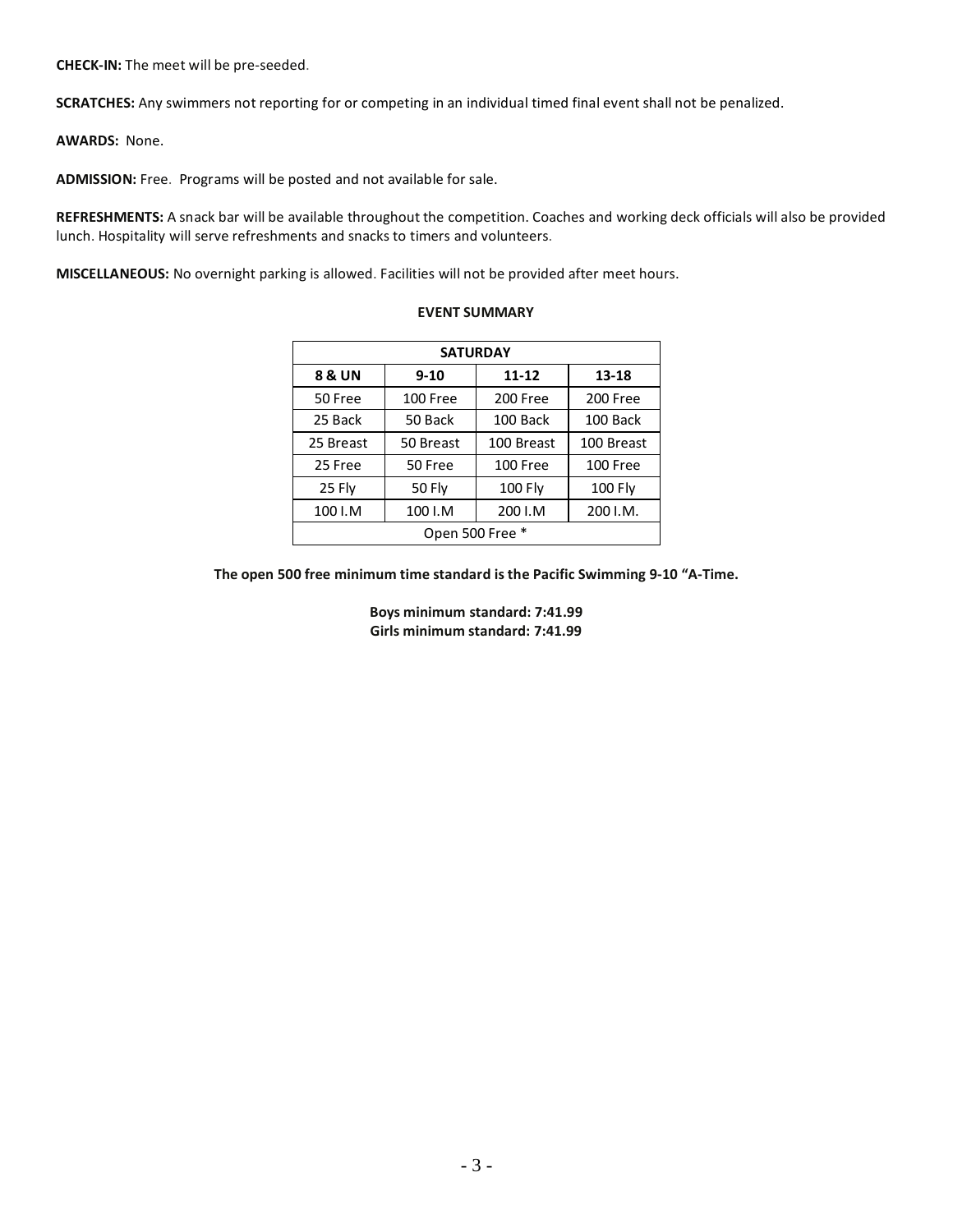#### **EVENTS**

| Saturday, November 16 |                  |        |  |  |  |
|-----------------------|------------------|--------|--|--|--|
| Event#                | Event            | Event# |  |  |  |
| 1                     | 13+200 Free.     | 2      |  |  |  |
| 3                     | 11-12 200 Free.  | 4      |  |  |  |
| 5                     | 9-10 100 Free.   | 6      |  |  |  |
| 7                     | 8-UN 50 Free.    | 8      |  |  |  |
| 9                     | 13+100 Back      | 10     |  |  |  |
| 11                    | 11-12 100 Back   | 12     |  |  |  |
| 13                    | 9-10 50 Back     | 14     |  |  |  |
| 15                    | 8-UN 25 Back     | 16     |  |  |  |
| 17                    | 13+ 100 Breast   | 18     |  |  |  |
| 19                    | 11-12 100 Breast | 20     |  |  |  |
| 21                    | 9-10 50 Breast   | 22     |  |  |  |
| 23                    | 8-UN 25 Breast   | 24     |  |  |  |
| 25                    | 13+100 Free      | 26     |  |  |  |
| 27                    | 11-12 100 Free   | 28     |  |  |  |
| 29                    | 9-10 50 Free     | 30     |  |  |  |
| 31                    | 8-UN 25 Free     | 32     |  |  |  |
| 33                    | 13+100 Fly       | 34     |  |  |  |
| 35                    | 11-12 100 Fly    | 36     |  |  |  |
| 37                    | 9-10 50 Fly      | 38     |  |  |  |
| 39                    | 8-UN 25 Fly      | 40     |  |  |  |
| 41                    | 13+200 I.M.      | 42     |  |  |  |
| 43                    | 11-12 200 I.M.   | 44     |  |  |  |
| 45                    | 9-10 100 I.M.    | 46     |  |  |  |
| 47                    | 8-UN 100 I.M.    | 48     |  |  |  |
| 49                    | OPEN 500 Free    | 50     |  |  |  |

**Saturday, November 16**

Use the following URL to find the time standards:<http://www.pacswim.org/swim-meet-times/standards>